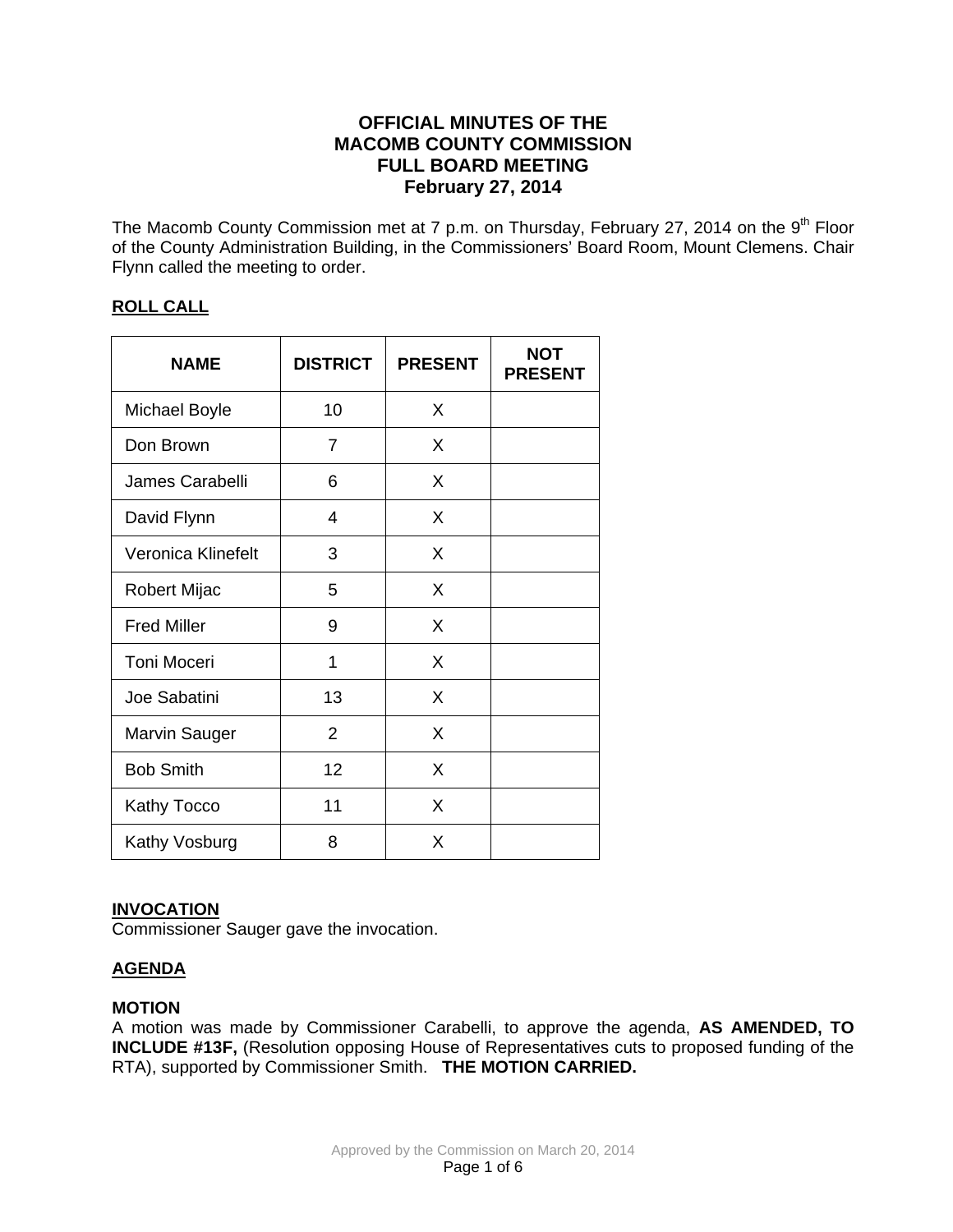### **MINUTES**

### **MOTION**

A motion was made by Commissioner Carabelli, to approve the minutes dated January 30, 2014 (FB), February 6, 2014 (FB) and February 13, 2014 (Special), supported by Commissioner Tocco. **THE MOTION CARRIED**.

#### **PUBLIC PARTICIPATION**

Rhonda Powell, Director of MCCSA

## **PUBLIC HEARING ON MACOMB COUNTY FIVE YEAR PARKS AND RECREATION MASTER PLAN**

None

### **CORRESPONDENCE FROM THE EXECUTIVE**

None

## **HEALTH & HUMAN SERVICES COMMITTEE MEETING – February 24, 2014**

No recommendations.

### **INFRASTRUCTURE COMMITTEE MEETING – February 25, 2014**

#### **MOTION**

The clerk read the recommendation from the Infrastructure Committee and a motion was made by Chair Carabelli, supported by Vice-Chair Smith, to adopt the committee recommendation.

**R14-019** Authorize that Commissioner Kathy Vosburg be excused from being absent (this will not count towards a reduction in pay) at the February 25, 2014 Infrastructure Committee meeting due to her attending a meeting of the Metropolitan Affairs Coalition (she is a new member because she is First Vice-Chair at SEMCOG); further, a copy of this Board of Commissioners' action is directed to be delivered forthwith to the Office of County Executive.

#### **THE MOTION CARRIED.**

#### **FINANCE COMMITTEE MEETING – February 26, 2014**

The reading of the recommendations from the Finance Committee was waived and a motion was made by Chair Miller, supported by Vice-Chair Moceri, to adopt the committee recommendations.

**R14-020** Amend MCCSA FY 2013/14 budget by \$32,096 due to the receipt of a donation to MCCSA from DTE Energy; further, this budget action addresses budgetary issues only. It does not constitute the Commission's approval of any County contract. If a contract requires Commission approval under the County's Contracting Policy or the County's Procurement Ordinance, such approval must be sought separately; further, a copy of this Board of Commissioners' action is directed to be delivered forthwith to the Office of the County Executive.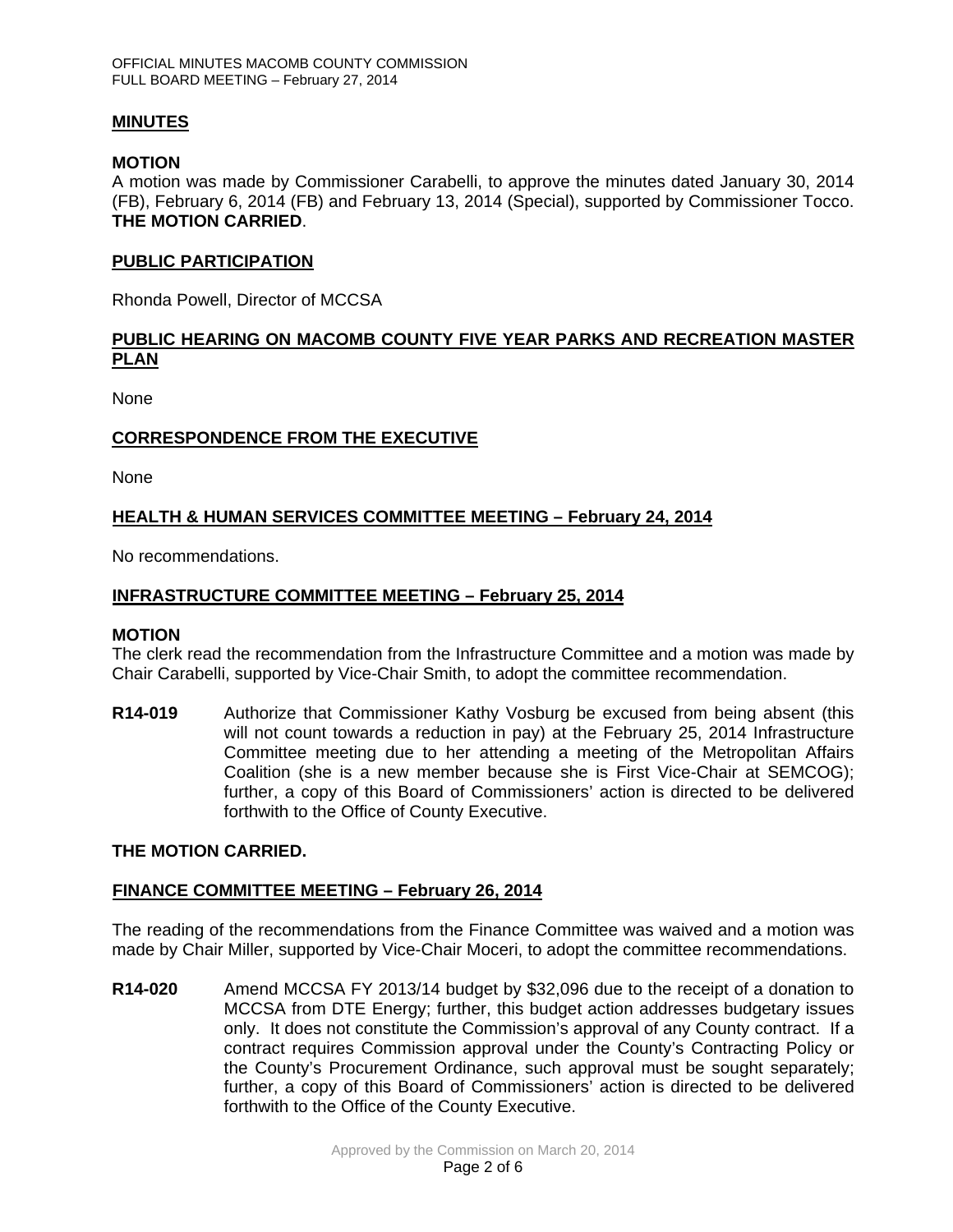- **R14-021** Approve the amendment and submittal of the 2012 Macomb HOME Consortium Consolidated Plan to reflect the reallocation of Community Development Block Grant funds received by the Urban County of Macomb in the amount of \$265,908.72 and to reflect the allocation of HOME funds totaling \$981,448 to identified projects; further, a copy of this Board of Commissioners' action is directed to be delivered forthwith to the Office of the County Executive
- **R14-022** Approve the amendment and submittal of the 2013 Macomb HOME Consortium Consolidated Plan to reflect the allocation of Community Development Block Grant funds by the Urban County of Macomb in the amount of \$197,993 and to reflect the allocation of HOME funds totaling \$933,763 to identified projects; further, a copy of this Board of Commissioners' action is directed to be delivered forthwith to the Office of the County Executive.
- **R14-023** Approve three agreements for Macomb County Animal Control services and also approve the addendum to the agreement for Macomb County Animal Control services for St. Clair Shores; further, a copy of this Board of Commissioners' action is directed to be delivered forthwith to the Office of the County Executive.

### **THE MOTION CARRIED.**

## **AUDIT COMMITTEE MEETING – February 27, 2014**

No recommendations.

## **THE MOTION CARRIED.**

## **PRESENTATION BY SEMCOG RE: GREEN INFRASTRUCTURE VISION FOR SE MICHIGAN**

Presented by Kathleen Lomako, Executive Director and Amy Mangus, Environment Programs **Coordinator** 

#### **MOTION**

**R14-024** A motion was made by Commissioner Carabelli, to receive and file, supported by Commissioner Vosburg. **THE MOTION CARRIED.**

#### **BOARD CHAIR REPORT**

Chair Flynn gave his report.

#### **MOTION**

**R14-025** A motion was made by Commissioner Mijac, to receive and file the Board Chair report, supported by Commissioner Sauger. **THE MOTION CARRIED.**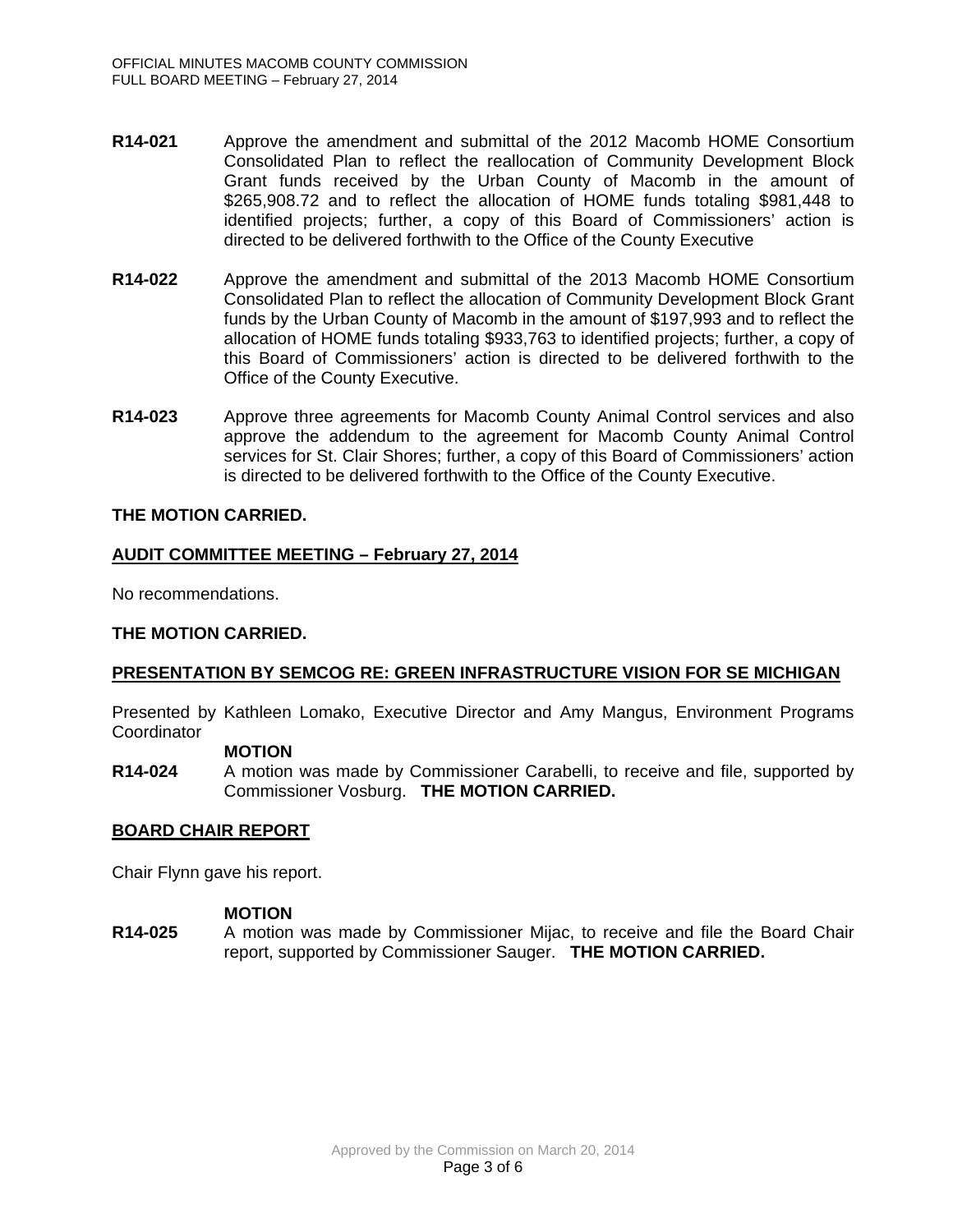# **RESOLUTIONS**

Commissioner Vosburg asked to separate the resolutions and vote on them individually. There were no objections.

### **MOTION**

**R14-026** A motion was made by Commissioner Moceri, to adopt Resolution #R14-026 Supporting Governor Snyder's Executive Budget Request for \$5 Million for Senior In-Home Services to Make Michigan a "No Wait" State (offered by Moceri; recommended by Health & Human Services Committee on 2-24-14) supported by Commissioner Miller. **THE MOTION CARRIED.**

#### **MOTION**

**R14-027** A motion was made by Commissioner Tocco, to adopt Resolution #R14-027 Encouraging the Michigan Legislature to Declare June as "Gun Violence Awareness Month" (offered by Moceri; recommended by Health & Human Services Committee on 2-24-14) supported by Commissioner Moceri. **THE MOTION CARRIED.** (Record NO votes for Carabelli, Brown, Vosburg, Sabatini and Boyle)

### **MOTION**

**R14-028** A motion was made by Commissioner Tocco, to adopt Resolution #R14-028 Supporting HB 4478 Which Amends the Michigan Election Law to Allow Physically Disabled Voters Who Have a Difficult Time Making a Mark on a Ballot to Use a Signature Stamp to Vote (offered by Moceri; recommended Human Services Committee on 2-24-14) supported by Commissioner Moceri. **THE MOTION CARRIED.** (Record NO vote for Vosburg)

#### **MOTION**

**R14-029** A motion was made by Commissioner Carabelli, to adopt Resolution #R14-029 Supporting the Michigan Senate's Special Appropriation of One Hundred Million Dollars for Winter Road Maintenance (offered by Carabelli; referred by Infrastructure Committee on 2-25-14), supported by Commissioner Smith. **THE MOTION CARRIED.**

#### **MOTION**

**R14-030** A motion was made by Commissioner Carabelli, to adopt Resolution #R14-030 Opposing House of Representative Cuts to Proposed Funding of the Regional Transit Authority and Urging State Legislators to Restore Proposed Amendments to SB 608 (offered by Board Chair on behalf of Board), supported by Commissioner Moceri. **THE MOTION CARRIED.**

## **MOTION**

**R14-031** A motion was made by Commissioner Carabelli, to adopt Resolution #R14-031 Adopting Macomb County's Five-Year Parks and Recreation Master Plan (offered by Carabelli; recommended by Infrastructure Committee on 2-25-14) supported by Commissioner Klinefelt. **THE MOTION CARRIED.**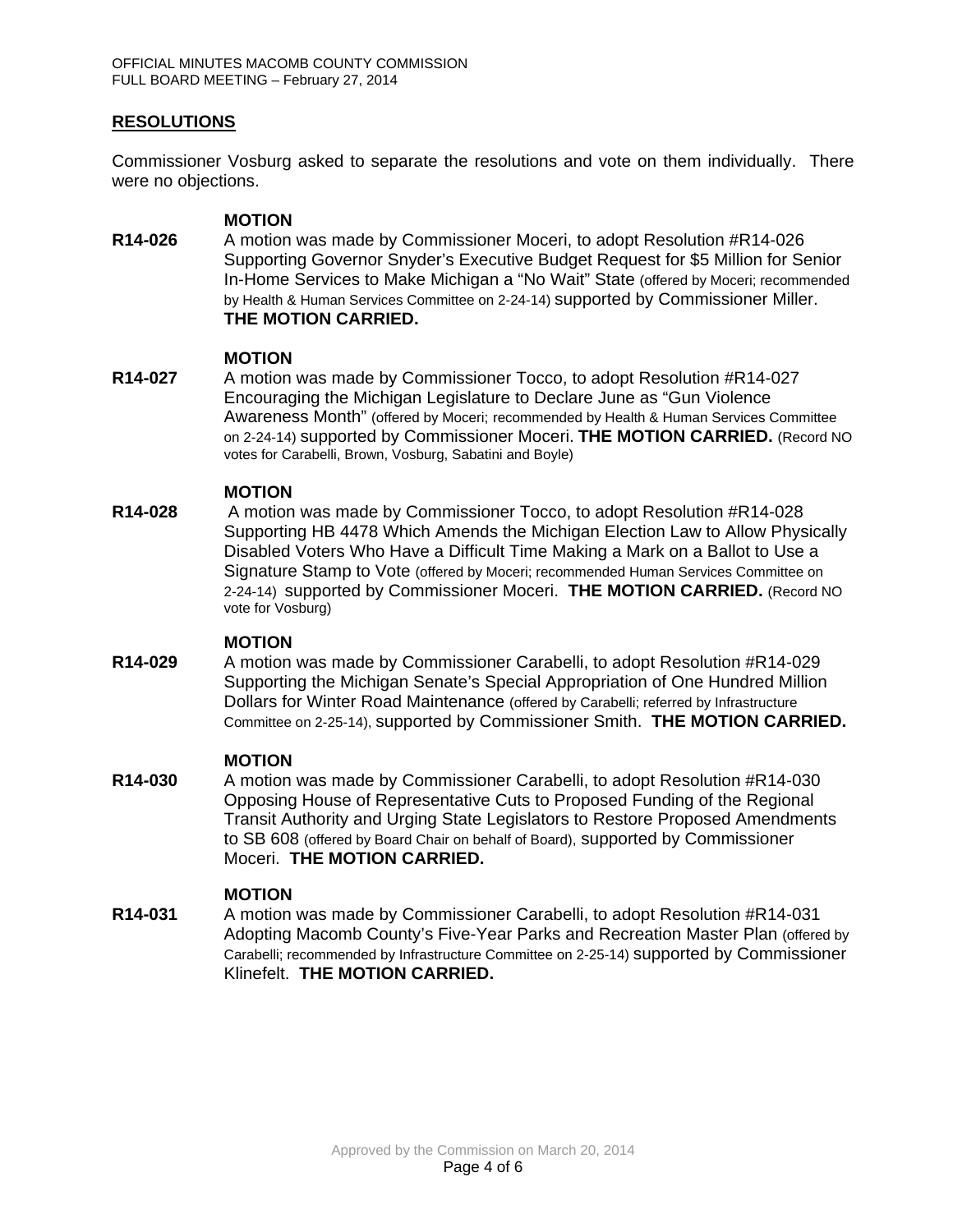## **PROCLAMATIONS**

### **MOTION**

A motion was made by Commissioner Smith, to adopt the following Proclamation, supported by Commissioner Tocco. **THE MOTION CARRIED.**

**R14-032** Commending Anna Goloda – 100th Birthday (offered by Smith; recommended by Finance Committee on 2-26-14)

#### **NEW BUSINESS**

None

### **PUBLIC PARTICIPATION**

None

### **ROLL CALL**

| <b>NAME</b>          | <b>DISTRICT</b> | <b>PRESENT</b> | <b>NOT</b><br><b>PRESENT</b> |
|----------------------|-----------------|----------------|------------------------------|
| <b>Michael Boyle</b> | 10              | X              |                              |
| Don Brown            | $\overline{7}$  | X              |                              |
| James Carabelli      | 6               | X              |                              |
| David Flynn          | 4               | X              |                              |
| Veronica Klinefelt   | 3               | X              |                              |
| Robert Mijac         | 5               | X              |                              |
| <b>Fred Miller</b>   | 9               | X              |                              |
| <b>Toni Moceri</b>   | 1               | X              |                              |
| Joe Sabatini         | 13              | X              |                              |
| <b>Marvin Sauger</b> | $\overline{2}$  | X              |                              |
| <b>Bob Smith</b>     | 12              | X              |                              |
| <b>Kathy Tocco</b>   | 11              | X              |                              |
| Kathy Vosburg        | 8               | X              |                              |